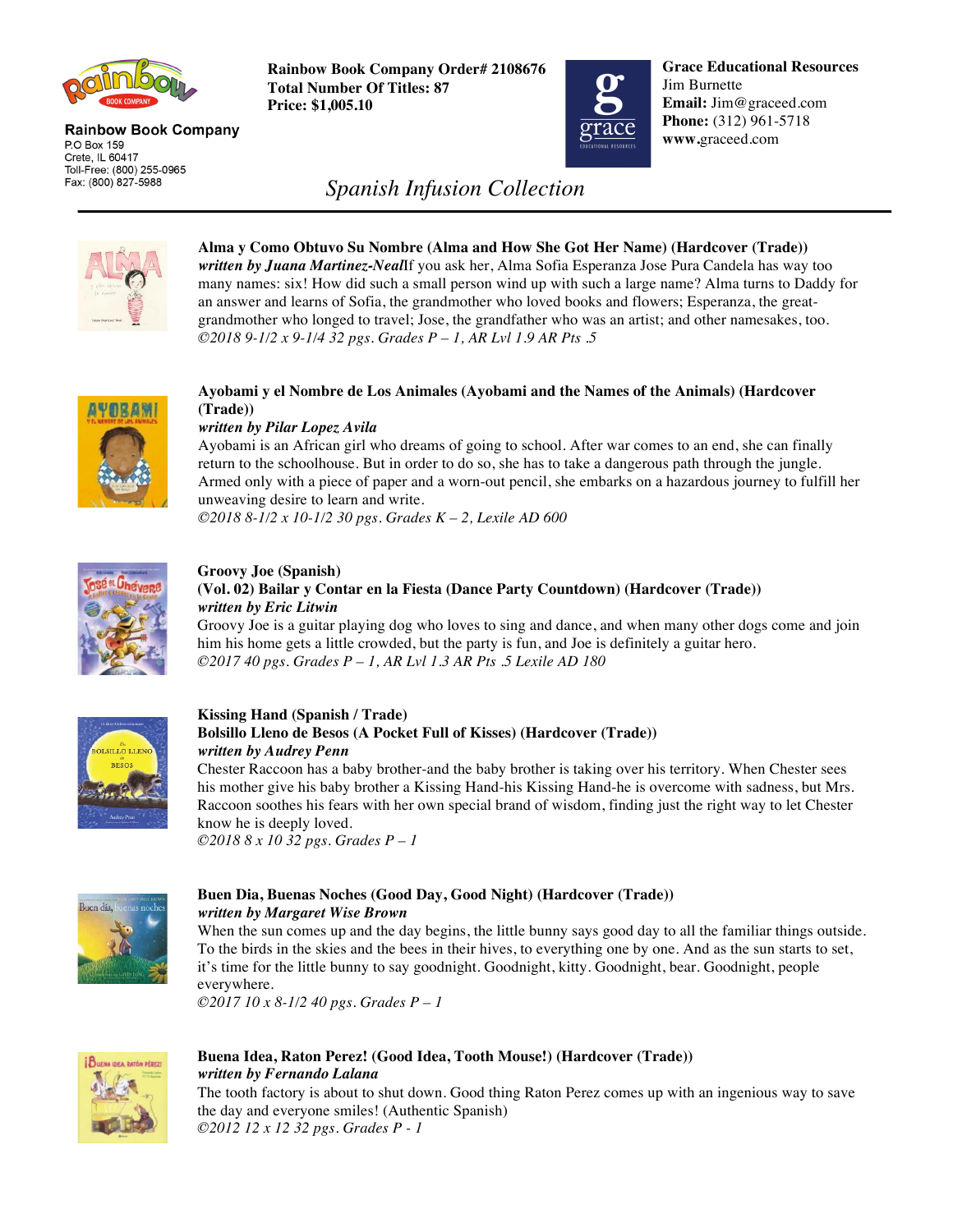

## **Buenas Noches, Construccion. Buenas Noches, Diversion. (Goodnight, Goodnight, Construction Site) (Hardcover (Trade))**

*written by Sherri Duskey Rinker* 

As the sun sets behind the big construction site, all the hardworking trucks get ready to say goodnight. One by one, Crane Truck, Cement Mixer, Dump Truck, Bulldozer, and Excavator finish their work and lie down to rest, so they'll be ready for another day of rough and tough construction play! *©2019 10 x 10-1/2 32 pgs. Grades P - 1*



#### **Casa Para el Cangrejo Ermitano (A House for Hermit Crab) (Prebound)** *written by Eric Carle*

A hermit crab who has outgrown his old shell moves into a new one, which he decorates and enhances with the various sea creatures he meets in his travels. *©2017 8 x 11-1/4 36 pgs. Grades P - 1*



## **Casa que fue (A House That Once Was) (Hardcover (Trade))** *written by Julie Fogliano* Two children find an abandoned house in the middle of the forest and try to imagine who lived there and why they left.

*©2018 44 pgs. Grades K – 2*



**Toni and Tina (Spanish) Celos Vienen y Se Van (Jealousy Comes and Goes) (Hardcover (POB))** *written by Meritxell Marti* Toni is jealous that Tina has more Christmas presents under the tree. His aunt helps him work through his feelings. (Authentic Spanish) *©2014 8 x 10 36 pgs. Grades K - 2*



#### **Chamario (Hey, Kid!) (Hardcover (POB))**  *written by Eduardo Polo*

A noted Venezuelan poet presents a collection of verses ontransportation, animals, and other topics that take a playful look at the Spanish language. (Authentic Spanish) *©2004 6 x 6 48 pgs. Grades 1 – 3*



## **Pig the Pug (Spanish / Prebound) Chancho el Pug (Pig the Pug) (Prebound)**  *written by Aaron Blabey*

Pig is a greedy and selfish Pug. He has all the bouncy balls, bones,and chew toys a dog could ever want yet he refuses to share with his poor friend, Trevor. Little does he know, however, that being greedy has its consequences. Join Pig as he learns to share - the hard way! *©2018 9-1/2 x 10 32 pgs. Grades P – 1, AR Lvl 1.3 AR Pts .5 Lexile AD 500* 



#### **Donde Vamos Hoy / Where Are We Going Today (Trade) Ciclo Del Arroz (Rice Cycle) (Hardcover (POB))** *written by Cristina Quental* Miss Teresa takes her students to a rice paddy and they learn how theit grows. (Authentic Spanish) *©2014 8-3/4 x 9 36 pgs. Grades K - 2*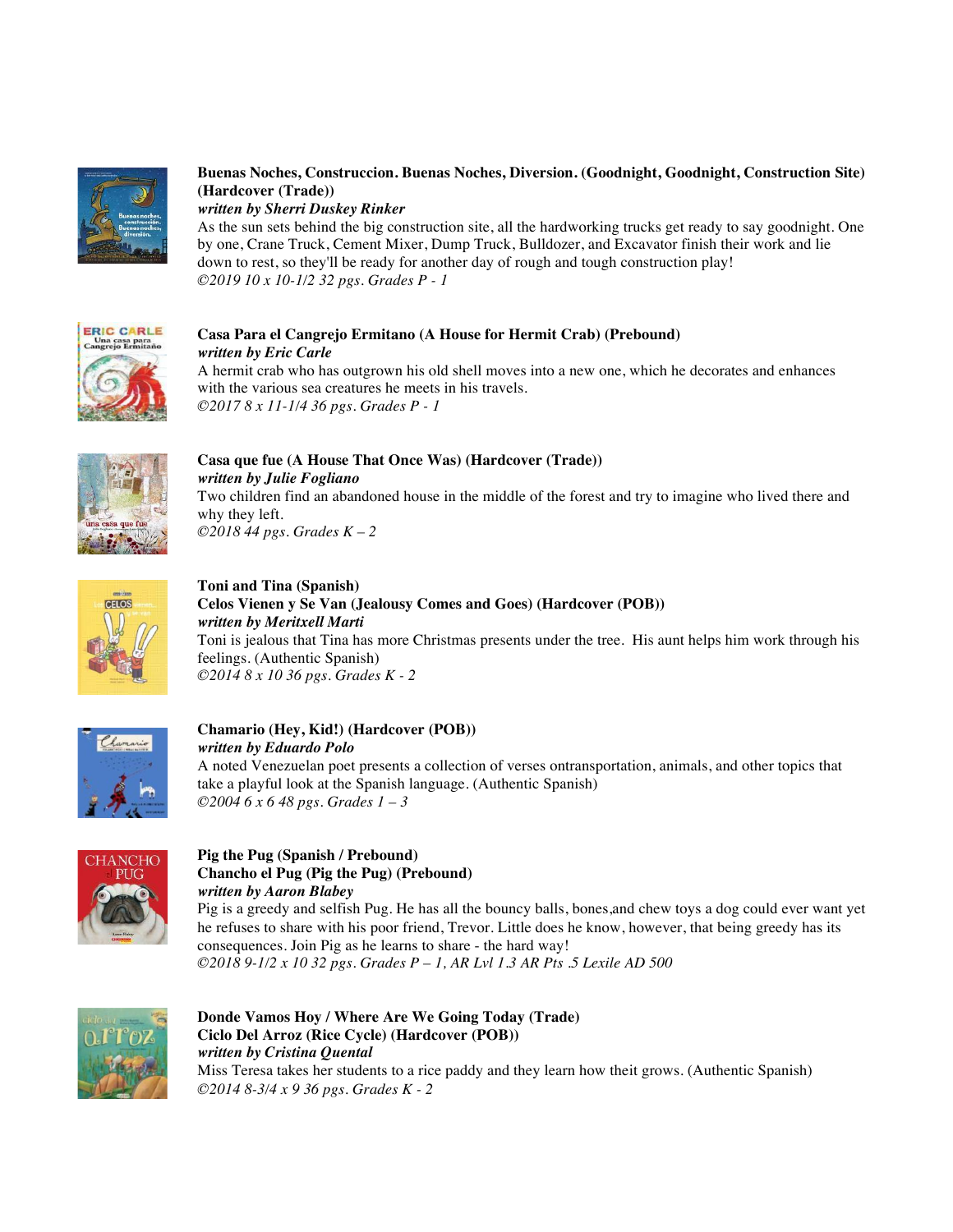

**Donde Vamos Hoy / Where Are We Going Today (Trade) Ciclo Del Huevo (Egg Cycle) (Hardcover (POB))** *written by Cristina Quental*  After asking her class if the chicken or the egg came first, Miss Teresa decides to take them on a field trip to a chicken farm. (Authentic Spanish) *©2014 8-3/4 x 9 36 pgs. Grades K – 2*



**Donde Vamos Hoy / Where Are We Going Today (Trade) Ciclo Del Pan (Bread Cycle) (Hardcover (POB))**  *written by Cristina Quental* Miss Teresa's students learn how bread is made. (Authentic Spanish) *©2014 8-3/4 x 9 36 pgs. Grades K - 2*



# **Ciudad De Los Gatos (The City Of Cats) (Hardcover (Trade))** *written by Carmen Garcia Iglesias*

Inspired by the author's visit to Turkey, this picture book proves why Istanbul is known as the Cat City. Lila the bookstore cat and her feline friends search the city for a small tabby named Omar. Readers will get to witness the beauty of the city and see how well cared for the cats are throughout the town. *©2015 32 pgs.Grades P - 1* 



## **Coleccionista de Palabras (The Word Collector) (Prebound)** *written by Peter H. Reynolds* Some people collect stamps. Some people collect coins. Some people collect art. And Jerome? Jerome collected words...

*©2018 9 x 8-1/4 40 pgs. Grades P – 1, Lexile AD 440* 



## **How To... (Spanish / Trade) Como Cuidar de tu Profesora (How to Get Your Teacher Ready) (Hardcover (Trade))** *written by Jean Reagan*

Your teacher and you are willing to do many things and she will trust in you to help her to make everything go smoothly. So open this book and prepare for a wonderful year together! *©2018 8-3/4 x 11-1/4 32 pgs.Grades P - 1* 



## **Como ser un leon (How to Be a Lion) (Hardcover (Trade))** *written by Ed Vere* Leonard is not your typical lion. He is not ferocious and he likes to write poetry. With the help of a new friend, he shows the other kings of the jungle that everyone is an individual. *©2018 32 pgs. Grades P - 1*



## **Cuando un Elefante Se Enamora (When an Elephant Falls in Love) (Hardcover (Trade))** *written by Davide Cali*

Young children have a lot of questions about what love is. This touching picture book uses elephants to show what people feel and how they act when they are in love. *©2016 28 pgs. Grades P – 1*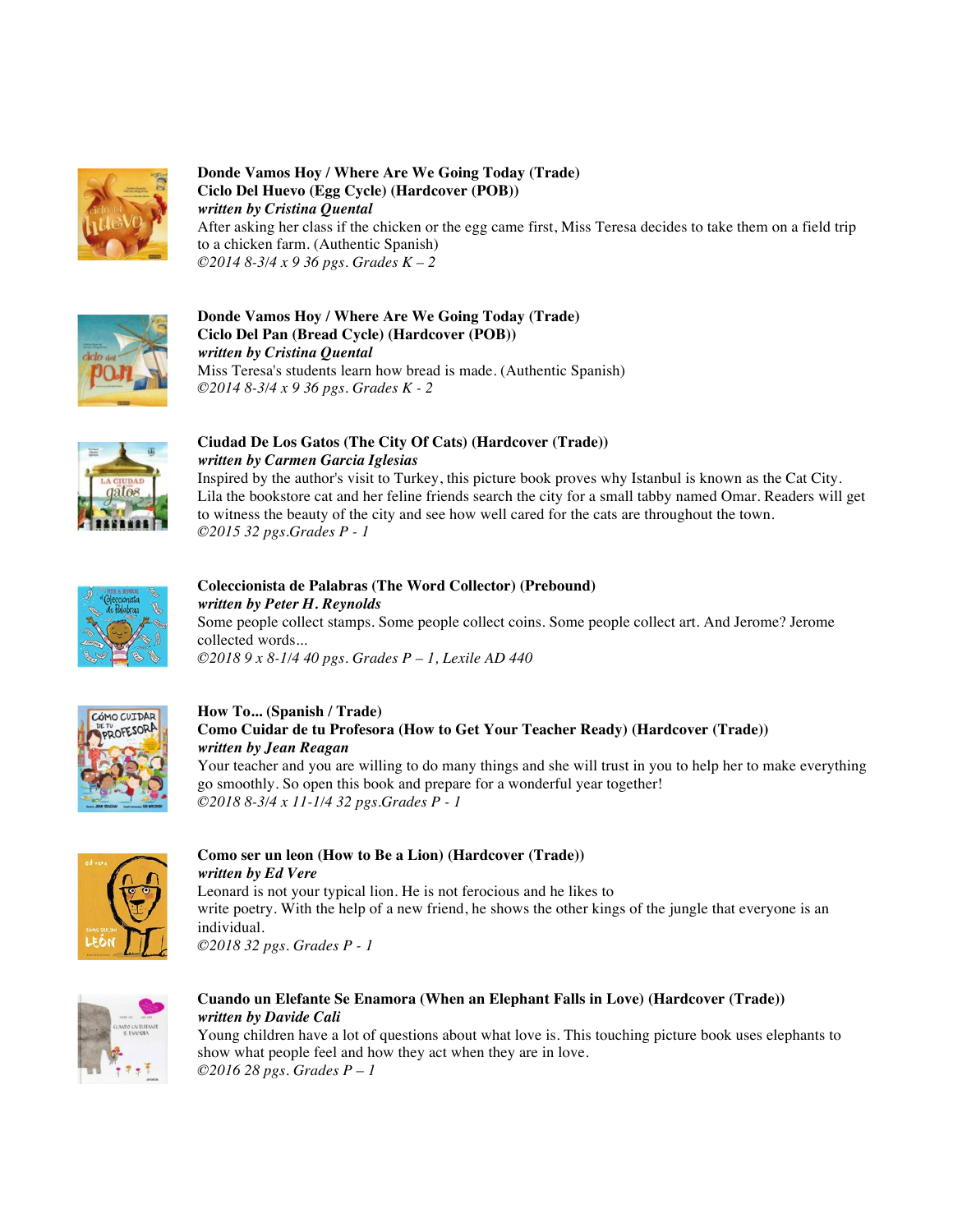

## **Deseos de Carmela (Carmela Full of Wishes) (Hardcover (Trade))** *written by Matt de la Pena*

When Carmela wakes up on her birthday, she's finally old enough to join her big brother as he does the family errands. Together, they travel through their neighborhood. Carmela finds a dandelion growing in the pavement. But before she can blow its white fluff away, her brother tells her she has to make a wish. *©2018 9 x 10 40 pgs. Grades P – 1, AR Lvl 4.1 AR Pts .5 Lexile 750* 



## **Dia en Que Descubres Quien Eres (The Day You Begin) (Hardcover (Trade))** *written by Jacqueline Woodson*

There are many reasons to feel different. Maybe it's how you look or talk, or where you're from; maybe it's what you eat, or something just as random. It's not easy to take those first steps into a place where nobody really knows you yet, but somehow you do it. *©2018 9 x 10-1/2 32 pgs. Grades K – 2, Lexile AD 880* 



## **Dia Perfecto (A Perfect Day) (Hardcover (Trade))**  *written by Lane Smith*

What starts off as a perfect day for Cat, Dog, Bird, and Squirrel changes once Bear arrives. What will he need to make his day special? *©2018 8-1/2 x 11 32 pgs. Grades P - 1*



## **Dia Que Baldomero Robo el Sol (The Day Baldomero Stole the Sun) (Hardcover (POB))** *written by Nono Granero*

One day, Baldomero decides to steal the sun and he is quite happy with the result. The plants wither, the animals become confused, and the townsfolk become grouchy and hostile for the lack of food. He notices one young girl does not seem upset. What happens next puts a smile on everyone's face except for Baldomero. (Authentic Spanish - Spain) *©2018 28 pgs. Grades K – 2*



## **Dog Who Loved Tortillas/La perrita que le encantaban las Tortillas (Paperback (Trade))** *written by Benjamin Alire Saenz*

Diego and his sister Gabriela argue over their new dog Sofie. But it's only when Sofie gets really sick that they find out who their tortilla- loving pup really belongs to. This is a bilingual book for kids and dogs and even their parents.

*©2012 10 x 8 40 pgs.Grades P – 3, AR Lvl 2.9 AR Pts .5 Lexile 520* 



## **Dragons Love Tacos (Spanish / Prebound) Dragones y Tacos 2: La Continuacion (Dragons Love Tacos 2: The Sequel) (Prebound)** *written by Adam Rubin*

News alert! It has just been discovered that there are NO MORE TACOS left anywhere in the world. If only there was a way for the dragons to travel back in time, to before tacos went extinct. Then they could grab lots of tacos and bring them back!

*©2018 10 x 10 48 pgs. Grades P – 1, Lexile AD 550*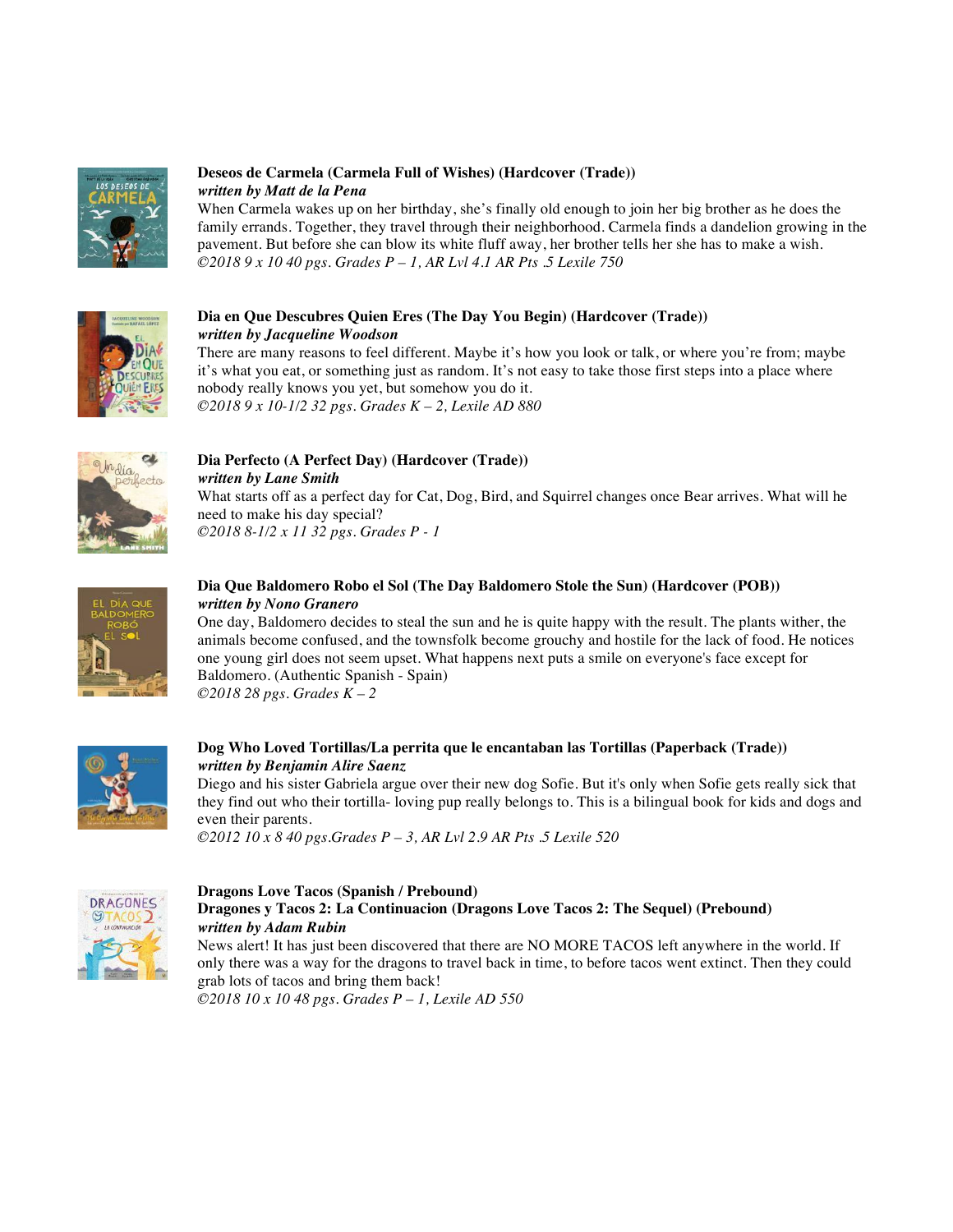

## **Ella Persistio Alrededor Del Mundo: 13 Mujeres Que Cambiaron la Historia (She Persisted Around the World: 13 Women Who Changed History) (Hardcover (Trade))**

*written by Chelsea Clinton* 

Women around the world have long dreamed big, even when they've been told their dreams didn't matter. They've spoken out, risen up and fought for what's right, even when they've been told to be quiet. Whether in science, the arts, sports or activism, women and girls throughout history have been determined to break barriers and change the status quo.

*©2018 9 x 11 32 pgs. Grades P – 1, Lexile AD 1000* 



## **Ellie: La Elefantita Creativa (Ellie: The Creative Elephant) (Hardcover (Trade))** *written by Mike Wu*

Ellie and her friends want to save their home, but Ellie's just a baby elephant, and she doesn't know what she can do to help. While the other animals are busy working, Ellie finds a brush and some paints, and gives the zoo a big splash of color! Will her bright new talent be enough to keep the zoo's gates open for good?

*©2018 8-1/2 x 11 48 pgs. Grades P – 1, Lexile 520* 



## **Escalera a la Luna (Ladder to the Moon) (Prebound)** *written by Maya Soetoro-Ng*

A lush, haunting story that brings together a grandmother and her grandchild. . . . Captures the luminosity of both the sky and the people on earth striving to make the world a better place. *©2017 9-3/4 x 11-1/4 48 pgs. Grades P - 1* 



## **Esos Zapatos (Those Shoes) (Prebound)**  *written by Maribeth Boelts*

Jeremy, who longs to have the black high tops that everyone at school seems to have but his grandmother cannot afford, is excited when he sees them for sale in a thrift shop and decides to buy them even though they are the wrong size.

*©2018 10-1/4 x 9-3/4 40 pgs.Grades P - 1* 



## **Esperando (Waiting) (Hardcover (Trade))**  *written by Kevin Henkes*

Children will enjoy the slow rhythm of this book about five figurines that sit on a windowsill watching and waiting for the amazing things that happen before their eyes. It will have all readers taking stock of what's around them and enjoying the small things in life. *©2017 9-1/4 x 11-3/4 32 pgs. Grades P - 1*



## **Elephant and Piggie (Spanish / Prebound) Esperar no es Facil! (Waiting Is Not Easy!) (Prebound)** *written by Mo Willems* In Waiting Is Not Easy!, Piggie has a surprise for Gerald, but he is going to have to wait for it. And Wait. And wait some more . . .

*©2017 6 x 9 64 pgs. Grades K – 2, AR Lvl 1.5 AR Pts .5*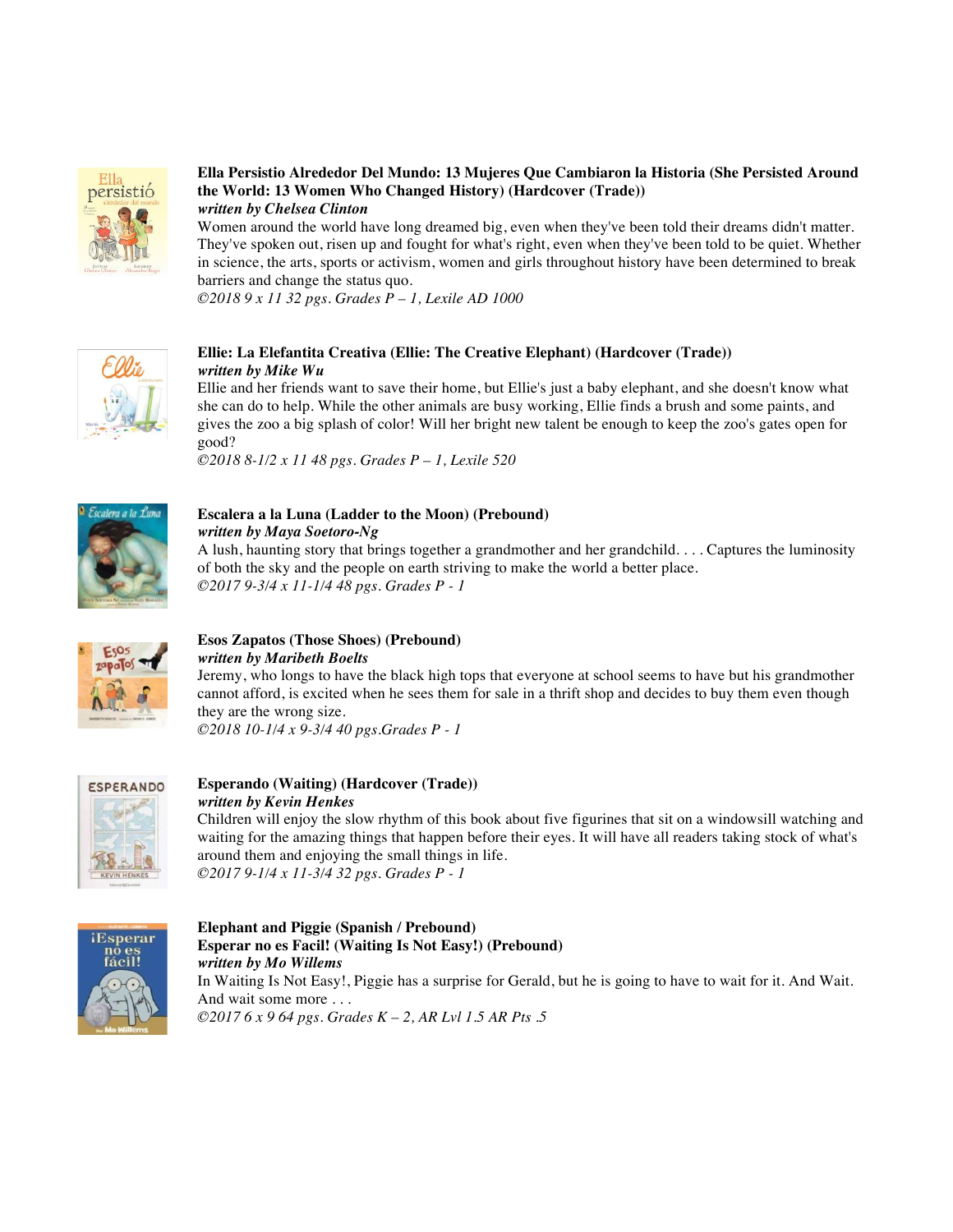

### **Gift from Papa Diego / Un Regalo de Papa Diego (Prebound)** *written by Benjamin Alire Saenz*

When Little Diego gets a Superman outfit for his birthday, he hopes to fly across the border to Mexico to be with his grandfather whom he loves. *©1998 10 x 8 40 pgs. Grades K – 3, AR Lvl 3.6 AR Pts .5* 



## **Gilda, la Oveja Gigante (Gilda the Giant Sheep) (Hardcover (Trade))**

*written by Emilio Urberuaga*

When Gilda discovers that the shepherds want to sell her for meat, she decides to escape. In the city she will be confronted with the cars, noise, skyscrapers, and unfriendly people. Will Gilda finally find safety, a new home and someone who appreciates her ''big'' potential? *©2019 9-3/4 x 12-1/2 44 pgs. Grades P - 1* 



#### **Bilingual Cooking Poems (Prebound) Guacamole: Un Poema para Cocinar / Guacamole: A Cooking Poem (Prebound)** *written by Jorge Argueta*

Guacamole originated in Mexico with the Aztecs and has long been popular in North America, especially in recent years due to the many health benefits of avocados. This version of the recipe is easy to make, calling for just avocados, limes, cilantro and salt. A little girl dons her apron, singing and dancing around the kitchen as she shows us what to do.

*©2016 7-1/4 x 10-1/2 32 pgs. Grades K – 2, Lexile AD 590* 



#### **Groovy Joe (Spanish) (Vol. 01) Helado y Dinosaurios (Ice Cream and Dinosaurs) (Hardcover (Trade))** *written by Eric Litwin*

Eric Litwin, author of the bestselling and beloved "Pete the Cat: I Love My White Shoes," and bestselling artist Tom Lichtenheld, illustrator of "Goodnight, Goodnight Construction Site," have created a captivating new canine character who will groove his way into readers' hearts and have them grooving and giggling all the while. In his debut adventure, Groovy Joe faces three roaring dinosaurs hungry for his doggy ice cream! Oh no! But Joe knows just what to do and soon enough he has them all sharing while moving and singing along.

*©2016 40 pgs. Grades P – 1, AR Lvl 1.6 AR Pts .5 Lexile AD 180* 



## **Letras Al Carbon (Charcoal Letters) (Hardcover (Trade))** *written by Irene Vasco*

In the village of Palenque, hardly anyone knows how to read. When Gina begins to receive letters that she imagines are filled with pledges of love, her younger sister decides to learn how to read to be able to tell Gina what the letters say. With the help of Mr. Velandia, the shopkeeper, she discovers the magic of reading. (Authentic Spanish) *©2016 10-1/4 x 10-1/2 32 pgs. Grades P – 1, Lexile 690* 

La línea

### **Linea (The Line) (Hardcover (Trade))**  *written by Claudia Rueda*

With very little text and simple illustrations, this book shows the power of creativity and imagination. Discover how a simple line can be transformed in the right person's hands. (Authentic Spanish) *©2017 6-1/2 x 8 36 pgs. Grades P - 1*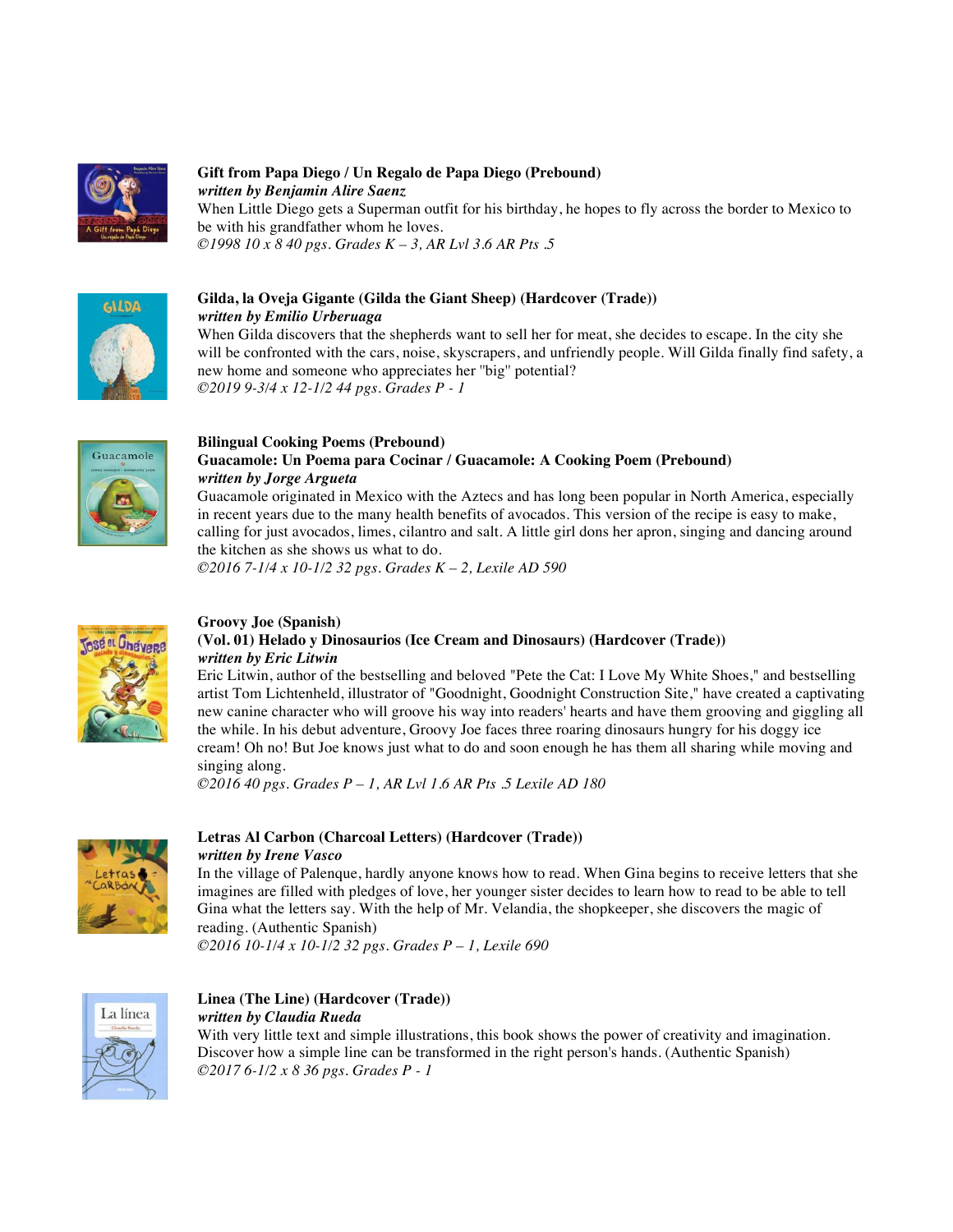

## **Llama Llama Rojo Pijama (Llama Llama Red Pajama) (Prebound)** *written by Anna Dewdney*

Llama Llama a la cama! Time for bed. No mas drama! Baby Llama doesn't like to be away from Mama, not even at bedtime. When Mama goes downstairs, what does he do to get her attention? Llama Llama causes demaciado drama! It's up to Mama to set things right. *©2017 10 x 10-1/4 32 pgs. Grades P – 1, AR Lvl 1.5 AR Pts .1 Lexile AD 430* 



## **Lola (Spanish) (Hardcover (Trade))**

*written by Junot Diaz* 

When Lola's teacher asks the students to draw a picture of where their families immigrated from, all the kids are excited. Except Lola. She can't remember The Island. She left when she was just a baby. But with the help of her family and friends, and their memories— joyous, fantastical, heartbreaking, and frightening—Lola's imagination takes her on an extraordinary journey back to The Island. *©2018 8-1/2 x 11 48 pgs. Grades K – 2, AR Lvl 3.0 AR Pts .5 Lexile AD 570* 



## **Lola Planta un Jardin (Lola Plants a Garden) (Prebound)** *written by Anna McQuinn*

A backyard adventure starring the heroine from Lola at the Library and Lola Loves Stories finds her planting flower seeds with her mother and carefully tending her garden while waiting for the flowers to grow.

*©2017 8-1/2 x 9-1/2 28 pgs. Grades P – 1, AR Lvl 1.5 AR Pts .5* 



## **Luna de Juan (Juan and the Moon) (Hardcover (Trade))** *written by Came Sole Vendrell*

Juan's father, a fisherman, is caught in a storm and returns very ill. Guided by his friend, the Moon, Juan takes a magical trip to the bottom of the sea and recaptures his father's health from an ornery octopus. (Authentic Spanish) *©2016 8-1/2 x 11 36 pgs. Grades K - 2* 



## **Luna Mango (Mango Moon) (Hardcover (Trade))** *written by Diane De Anda*

When a father is taken away from his family and facing deportation,his children are left to grieve and wonder about what comes next. Maricela, Manuel, and their mother face the many challenges of having their lives completely changed by the absence of their father and husband. *©2019 8 x 10 32 pgs. Grades P - 1* 



## **Margarita (Spanish) (Hardcover (Trade))**  *written by Ruben Dario*

To fulfill her dream of picking a star from the sky, PrincessMargarita ventures out of the palace and into the wide world without asking her father for permission. (Authentic Spanish) *©1995 6-1/4 x 6-1/4 48 pgs. Grades K – 2, AR Lvl 3.9 AR Pts .5 RC Lvl 3.8* 



## **Maya Papaya y la Hoja Amarilla (Maya Papaya and the Yellow Leaf) (Hardcover (Trade))** *written by Angeles Gonzalez-Sinde*

Maya Papaya is horrified at the idea of burying a dead bird she finds. Her mother finds the ideal way to calm her daughter down. (Authentic Spanish) *©2014 6 x 7-3/4 32 pgs. Grades P - 1*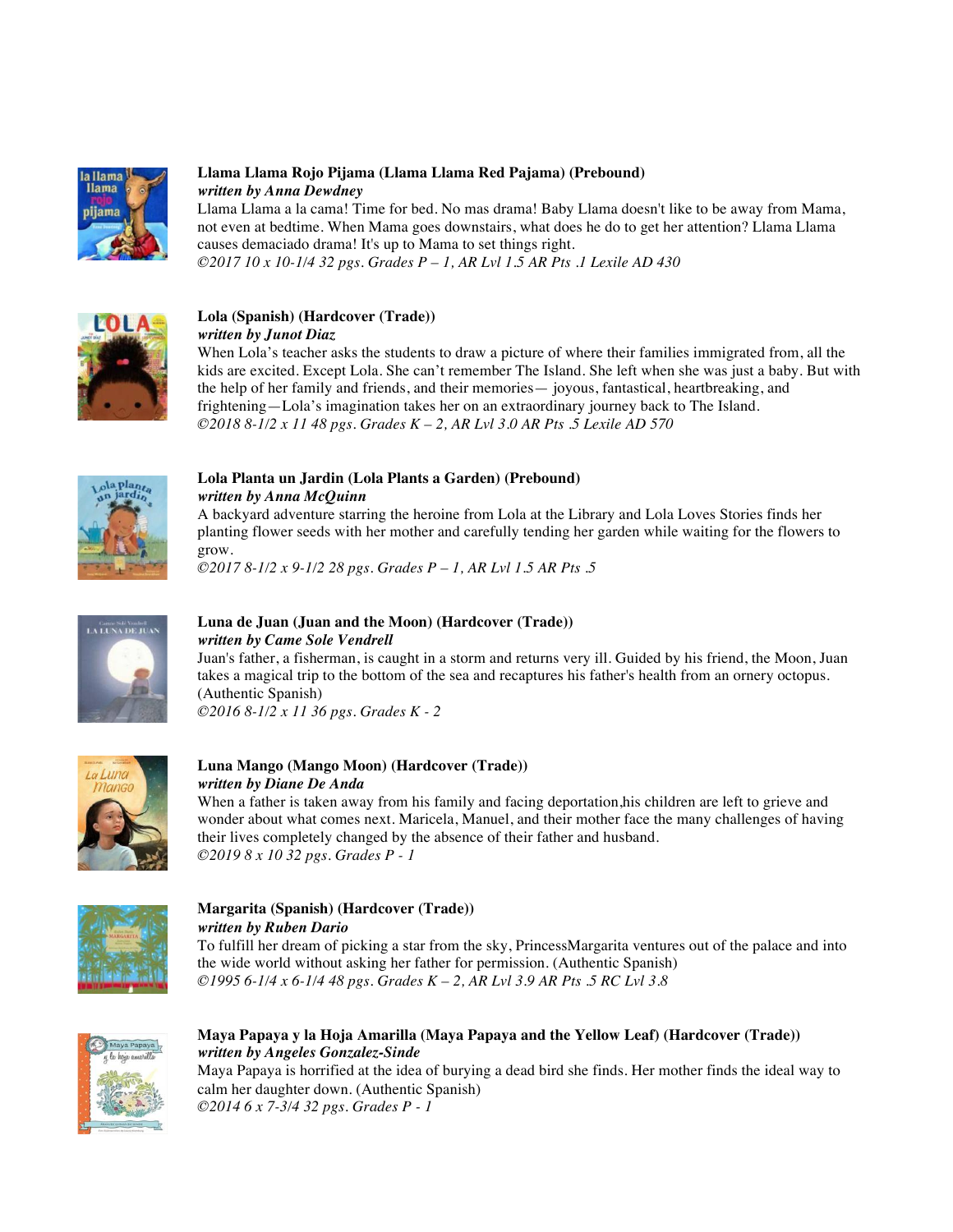

#### **Maya Papaya, es la Ultima Vez que tel o Digo (Maya Papaya, This Is the Last Time I Am Going to Tell You) (Hardcover (Trade))** *written by Angeles Gonzalez-Sinde*

Maya Papaya's mother gets so sick and tired of telling her daughter to clean up her room that she decides to just stop repeating herself. At first, Maya thinks it's great to do exactly what she wants to do, but she soon realizes she misses the way things were. (Authentic Spanish) *©2014 6-1/4 x 7-1/2 32 pgs. Grades P – 1*



#### **Press Here (Trade) Mezclalo Bien! (Mix it Up!) (Hardcover (POB))**  *written by Herve Tullet*

Accept Herve Tullet's invitation to mix it up in a dazzling adventure of color and tones. Follow the artist's simple instructions, and suddenly colors appear . . . mix . . . splatter . . . and vanish in a vivid world powered only by the reader's imagination. Tullet sets readers on an extraordinary journey of color, motion, and interactivity without ever relying on the bells and whistles of technology. *©2017 8-3/4 x 8-1/4 64 pgs. Grades P - 1* 



## **Mi Abuelo y Yo (My Grandpa and Me) (Hardcover (Trade))** *written by Nuria Parera*

A little girl adores her grandfather. Every day he hides kisses for her to find. When he passes away, the girl and her mother discover his best hiding place ever. (Authentic Spanish) *©2016 10-1/4 x 8-3/4 44 pgs. Grades P – 1*



## **Mi Amigo Platero (My Friend Platero) (Hardcover (Trade))** *written by Mercedes Figuerola*

This illustrated book introduces young children to Juan Ramon Jimenez's classic Platero y yo. It shows the unique bond that Platero the donkey had with the poet and everyone in town. Even those unfamiliar with the original work will be moved by this amazing animal. (Authentic Spanish) *©2014 9-1/2 x 11 34 pgs. Grades K - 2* 



#### **Mia! (Mine) (Hardcover (Trade))**  *written by Sussie Lee Jin*

Several competitive bunnies compete in an epic battle to claim a single carrot in this hilarious and sweet debut picture book about sharing. Mine! No, Mine! No, Mine! Yours? Wait ours? *©2017 40 pgs. Grades P - 1* 



#### **Muro (The Wall) (Hardcover (Trade))**  *written by Javier Sobrino*

During the months of drought, the small-eared elephants blame the large-eared elephants for the lack of food. They decide to build a wall without thinking about the consequences for the animals and the land. Once the rainy season starts, the other species band together and take action. (Authentic Spanish) *©2015 9-1/4 x 12-3/4 32 pgs. Grades P - 1*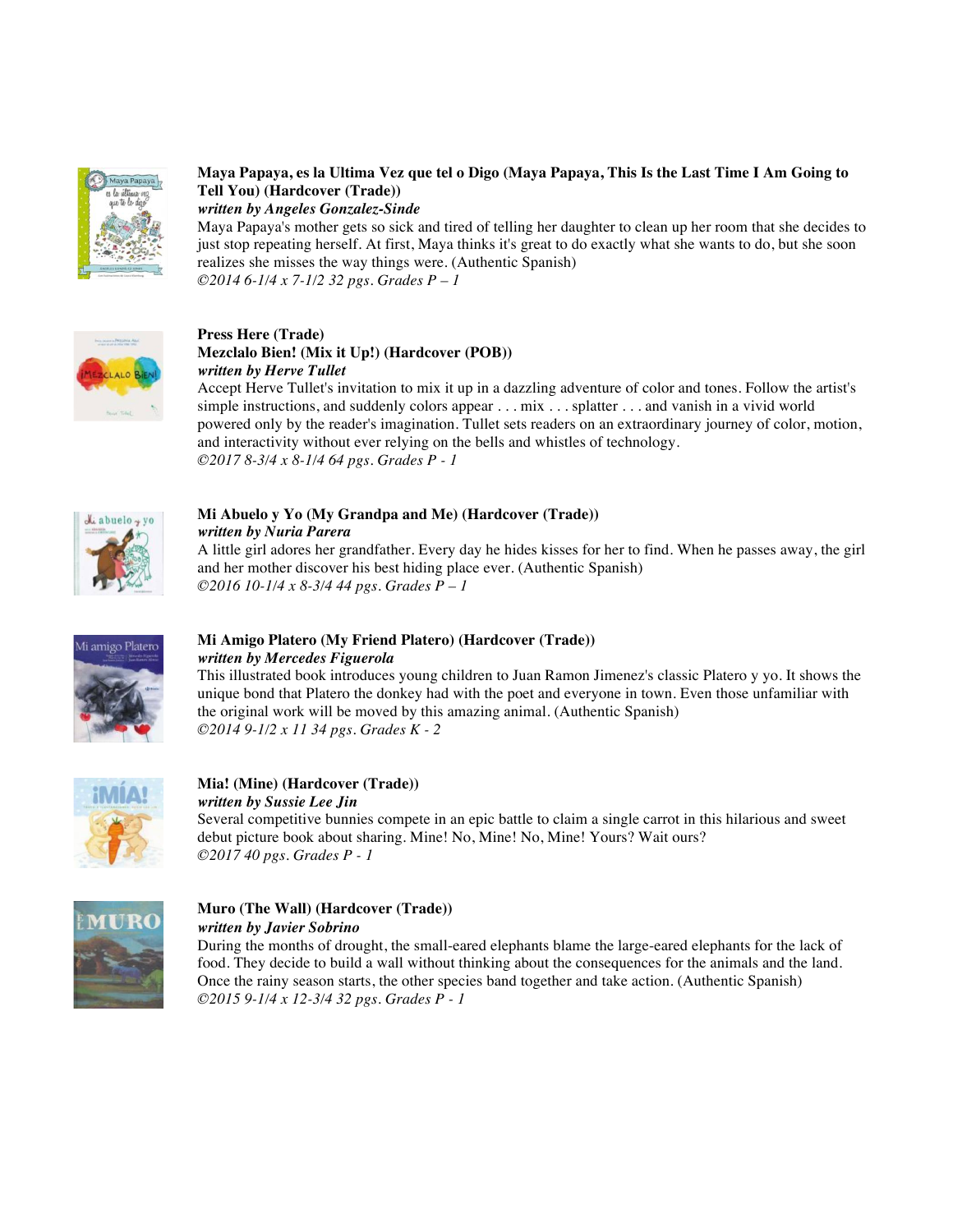

## **Pajaro Amarillo (Yellow Bird) (Hardcover (Trade))**  *written by Olga de Dios*

Yellow Bird can create all sorts of thing with his tiny wings, but he cannot fly. His friend Teo tells him he should invent something that would help him fly. He not only does this; he shares his invention with other animals. This picture book about sharing introduces children to the names of many species. (Authentic Spanish)

*©2016 10 x 9-1/4 36 pgs. Grades P - 1* 



#### **Paso a paso (Inch by Inch) (Hardcover (Trade))**  *written by Leo Lionni*

A hungry robin sees an inchworm and is just about to eat it when the little insect tells the bird that he is quite useful because he can measure things. He ends up measuring all sorts of birds, inch by inch, until he meets a hungry nightingale. Will this talent be able to save him once again? *©2019 32 pgs. Grades P - 1* 



## **Patito Busca a Su Mama (Duckling Looks for His Mother) (Hardcover (POB))**

*written by Rocio Anton* In this rhyming, cumulative book, the Ugly Duckling goes in search of his mother with the help of some kind animals. (Authentic Spanish) *©2015 8-3/4 x 8-3/4 28 pgs. Grades P - 1* 



## **Andrea Beaty Science Picture Books (Spanish / Trade) Pedro Perfecto, Arquitecto (Iggy Peck, Architect) (Hardcover (POB))** *written by Andrea Beaty*

Iggy has one passion: building. His parents are proud of his fabulous creations, though they're sometimes surprised by his materials. Who could forget the tower he built of dirty diapers? When his second grade teacher declares her dislike of architecture, Iggy faces a challenge. He loves building too much to give it up! *©2019 9-1/2 x 12-1/2 32 pgs. Grades K - 2* 



#### **Pequeno Elliot en la Gran Ciudad (Little Elliot, Big City) (Hardcover (Trade))** *written by Mike Curato* Elliot the little elephant has a hard time with a lot of things in the city he loves until he meets Mouse, who is even smaller--and hungrier. *©2015 9 x 11 36 pgs. Grades P - 1*



# **Pintor de Lunas (Moon Painter) (Hardcover (Trade))** *written by Arturo Abad*

The moon painter got his job when his hungry cat decided to eat the moon and the townspeople were not happy. Readers will enjoy seeing what they had to do to complete the task. (Authentic Spanish) *©2014 9 x 9 32 pgs. Grades K - 2* 



## **Pintor de Trenes (The Man Who Painted Trains) (Hardcover (POB))** *written by Jose Perez Montero*

When three curious children ask their father why he loves to paint trains, all of his childhood memories come rushing back. As the children listen closely, he tells them how his fascination with trains began, and vividly describes a series of thrilling boyhood adventures involving trains. (Authentic Spanish) *©2004 8-1/2 x 11 32 pgs. Grades P – 1, AR Lvl 5.0 AR Pts .5 RC Lvl 8.0 Lexile 780*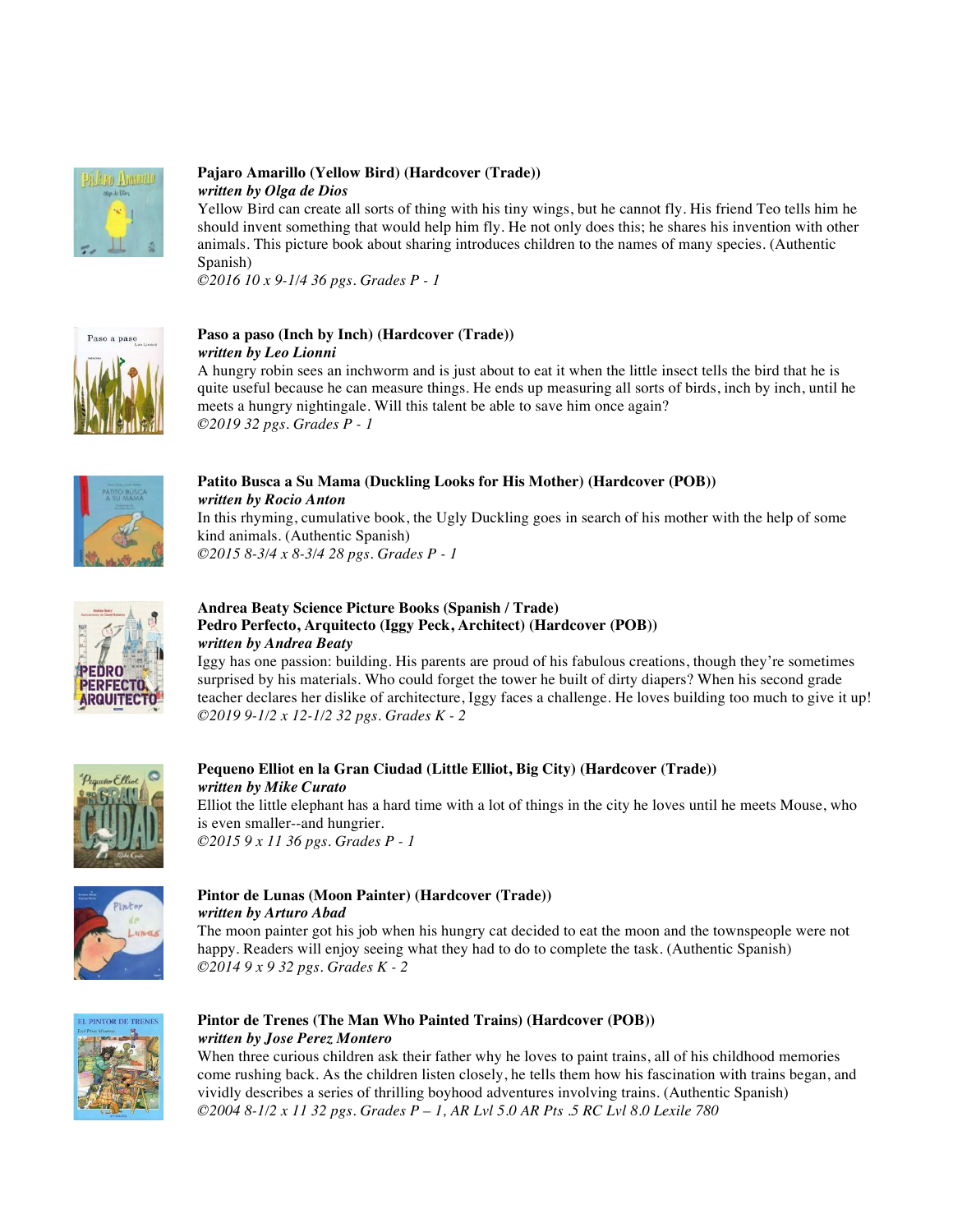

## **Platero y Juan Ramon (Spanish) (Hardcover (POB))** *written by Carlos Reviejo*

Lectorum is proud to publish this stunning rebus book that provides a fun way to introduce young children to Juan Ramon Jimenez and his classic Platero y yo. A vocabulary key to all the substituted words appears at the back of the book.

*©2006 8-1/2 x 11 29 pgs. Grades K – 2, GR Lvl K Lexile NP* 



**Pollo y Erizo (Chicken and Hedgehog) (Hardcover (Trade))***written by Pablo Albo*Chicken and Hedgehog spend a delightful afternoon looking up at the sky and imagining all sorts of shapes in the clouds. Readers will adore seeing how these shapes transform and take on a life of their own. (Authentic Spanish) *©2015 7-3/4 x 7-3/4 28 pgs. Grades P - 1* 



**Princesa Perdida (The Lost Princess) (Hardcover (POB))** *written by Federico Villalobos* In this rhyming story, the baby princess goes missing and only the court jester knows where to find her. (Authentic Spanish) *©2013 8 x 8-1/2 32 pgs. Grades P - 1* 



## **Que Ordenado! (Tidy) (Hardcover (Trade))**  *written by Emily Gravett*

Pete the badger likes everything to be neat and tidy at all times, but what starts as the collecting of one fallen leaf escalates quickly and ends with the complete destruction of the forest! Will Pete realize the error of his ways and set things right? *©2016 9 x 10-1/4 40 pgs. Grades P - 1* 



### **Toni and Tina (Spanish) Que Rabia de Juego! (The Bad Sport) (Hardcover (POB))** *written by Meritxell Marti*

Tina throws a fit when she keeps losing games to Tino. She decides she no longer wants to play. Luckily, Tino shares a story with her about a dog that's a bad sport and they both come up with a way to ward off the frustration of losing at a game. Advice for parents and educators is presented at the end of the book. (Authentic Spanish)

*©2013 8 x 10 20 pgs. Grades K - 2* 



## **Que Saben Los Erizos (What Hedgehogs Know) (Hardcover (Trade))**

*written by Beatriz Oses* This beautifully illustrated book of poetry offers a wonder way to discuss emotions with children, especially sorrow. It shows them that even the brave lion and the frightening wasp cry sometimes. (Authentic Spanish) *©2016 6-1/4 x 9-3/4 40 pgs. Grades K – 2*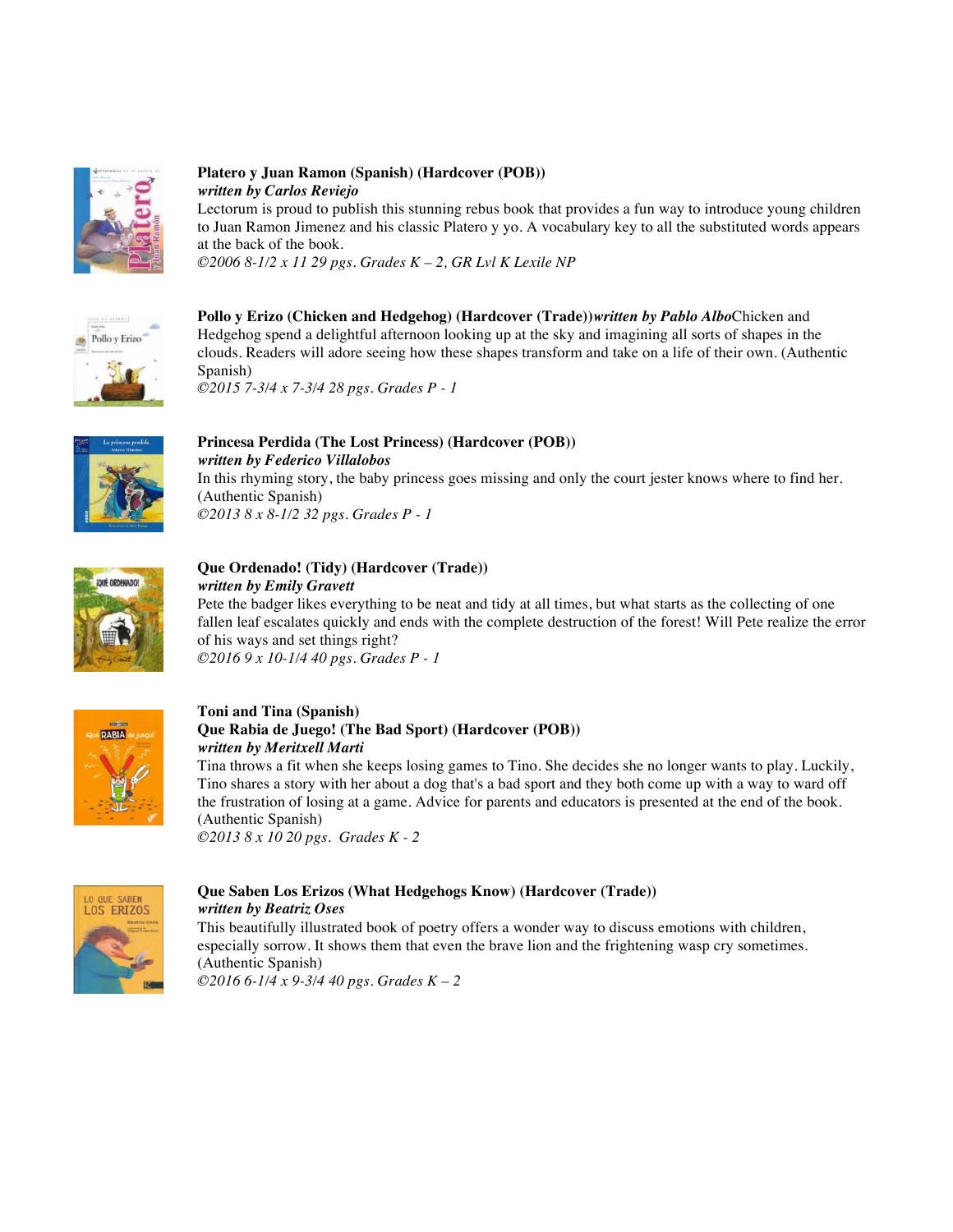

## **Quien es la Mas Fuerte Del Mundo? (Who Is The Strongest Person In The World?) (Hardcover (POB))**

*written by Alberto Sobrino*

Strength does not always mean physical ability. It also applies to character. This picture book shows children that many things make us strong, like helping others and being polite. (Authentic Spanish) *©2014 8-1/2 x 10-3/4 48 pgs. Grades K - 2* 



**Quizas Algo Hermoso: Como el Arte Transformo un Barrio (Maybe Something Beautiful: How Art Transformed a Neighborhood) (Hardcover (Trade))** *written by F. Isabel Campoy* 

In this exuberant picture book about transformation through art, Mira lives in a gray urban community until a muralist arrives and, along with his paints and brushes, brings color, joy, and hope to the neighborhood. *©2018 10-1/4 x 10 40 pgs. Grades P – 1, AR Lvl 2.4 AR Pts .5* 



## **Rabietas (Tantrums) (Hardcover (Trade))**  *written by Susana Gomez Redondo*

When the little boy in this story is happy, he sees everything pink. When he's angry, he sees everything red. He slowly learns that if he calms down and adds a little white to the red, all is well. (Authentic Spanish)

*©2016 9 x 10-3/4 36 pgs. Grades P – 1*



## **Refugio (Shelter) (Hardcover (Trade))**  *written by Celine Claire*

A storm is approaching and all the animals hunker down in their homes. Two bears knock on various doors asking for help, but are turned away. Undeterred, they keep going and end up repaying an unexpected kindness. *©2018 44 pgs. Grades K – 2*



# **Saltinadora gigante (The Giant Jumperee) (Hardcover (Trade))** *written by Julia Donaldson*

The animals are terrified of the Giant Jumperee that has snuck into Rabbit's burrow except for Mama Frog. Readers will be delighted to discover why she is not afraid. *©2018 9-1/2 x 11-3/4 32 pgs. Grades P - 1* 



## **Si Yo Fuese Un Libro (If I Were a Book) (Hardcover (Trade))** *written by Jose Jorge Letria*

In this ode to reading, the author imagines what he would do if he were a book. His ultimate goal is to have someone say this book changed my life. (Authentic Spanish) *©2015 8 x 10 64 pgs. Grades 1 - 3* 



## **Siesta Perfecta (The Perfect Nap) (Hardcover (Trade))** *written by Pato Mena*

It is very hot in the jungle and suddenly a nice breeze arrives. The jaguar wants to take a siesta. Just then he saw a coati and said,"Could you do me a big favor? Could you wake me up in exactly 10 minutes?" The coati wanted a siesta too, and asked the cockatiel to wake him up in exactly 10 minutes... *©2017 9-3/4 x 11-1/4 40 pgs. Grades P – 1, AR Lvl 3.0 AR Pts .5*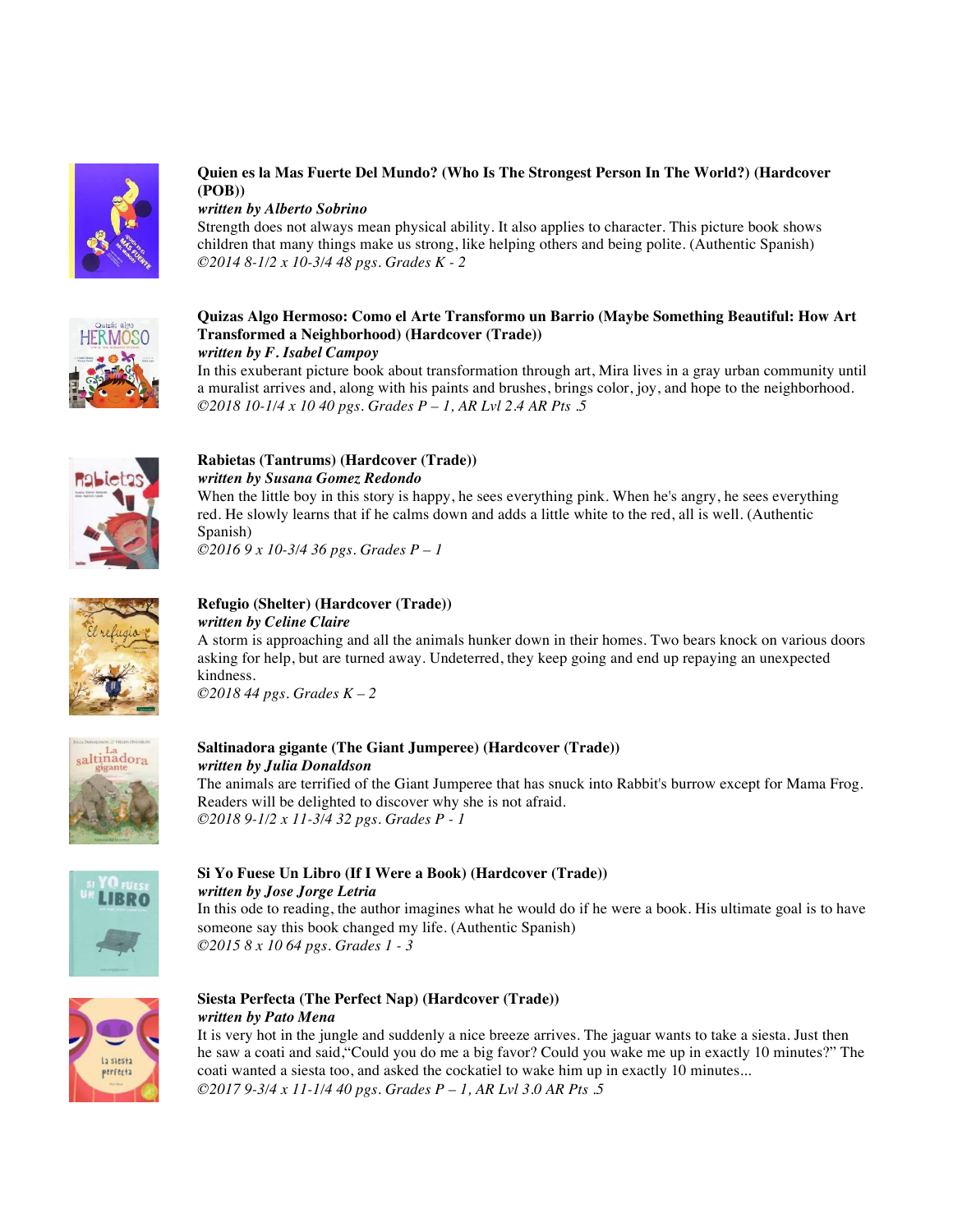

### **Sin Agua y Sin Pan (No Water No Bread) (Hardcover (Trade))** *written by Luis Amavisca*

Two groups of people live separated by a barbed wire fence. One group has plenty of water and the other plenty of bread, but they have difficulty sharing their resources with each other. What happens when a third group arrives that has neither? *©2017 7-1/2 x 9-1/2 40 pgs. Grades P - 1* 



#### **Spidercat (Spanish) (Hardcover (Trade))**  *written by Ernesto Navarro*

Spidercat is not like any another cat you have seen. For starters, he is red and blue . He also lacks the agility associated with most felines. Will he ever discover his special talent and an owner who can appreciate him? (Authentic Spanish) *©2016 10 x 9 24 pgs. Grades P – 1*



## **Minty El Hada (Spanish) Te lo Prometo (I Swear) (Hardcover (Trade))**  *written by Gemma Lienas*

Minty is a little green fairy that helps kids deal with everyday issues such as lying, taking care of others' things, and overcoming fears. Suggested activities appear at the end of each book to help children truly understand each lesson. (Authentic Spanish) *©2014 7-3/4 x 8 32 pgs. Grades P - 1* 



## **Te Quiero Tal Como Eres (I Love You as You Are) (Hardcover (Trade))** *written by Tammi Salzano*

This bright, endearing picture book captures the special bond between mothers and children who love each other just the way they are. (Authentic Spanish) *©2015 10 x 11-1/4 28 pgs. Grades P - 1* 



# **Te Quiero Un Monton (I Love You a Lot) (Hardcover (Trade))**  *written by Juan Carlos Chandro*

When a busy mother realizes she has not told her son she loves him all day, she comes up with many different ways to say it. This oversized picture book is ideal for story time. (Authentic Spanish) *Lectorum Publications, Incorporated ©2012 12-1/2 x 12-1/4 34 pgs. Grades P - 1* 



## **Tengo Miedo (I'm Scared) (Hardcover (POB))**  *written by Ivar Da Coll*

Eusebio cannot fall asleep because he's scared. Luckily his friend Ananías finds a way to soothe away his fears. (Authentic Spanish) *©2014 9-1/2 x 10 44 pgs. Grades P – 1*



#### **Todos con Vanesa: Un Pequeno Gesto Puede Cambiar el Mundo (I Walk with Vanessa: A Story about a Simple Act of Kindness) (Hardcover (Trade))** *written by Kerascoet*

I Walk with Vanessa explores the feelings of helplessness and anger that arise in the wake of seeing a classmate treated badly, and shows how a single act of kindness can lead to an entire community joining in to help.

*©2018 8-1/2 x 11-1/4 40 pgs. Grades P - 1*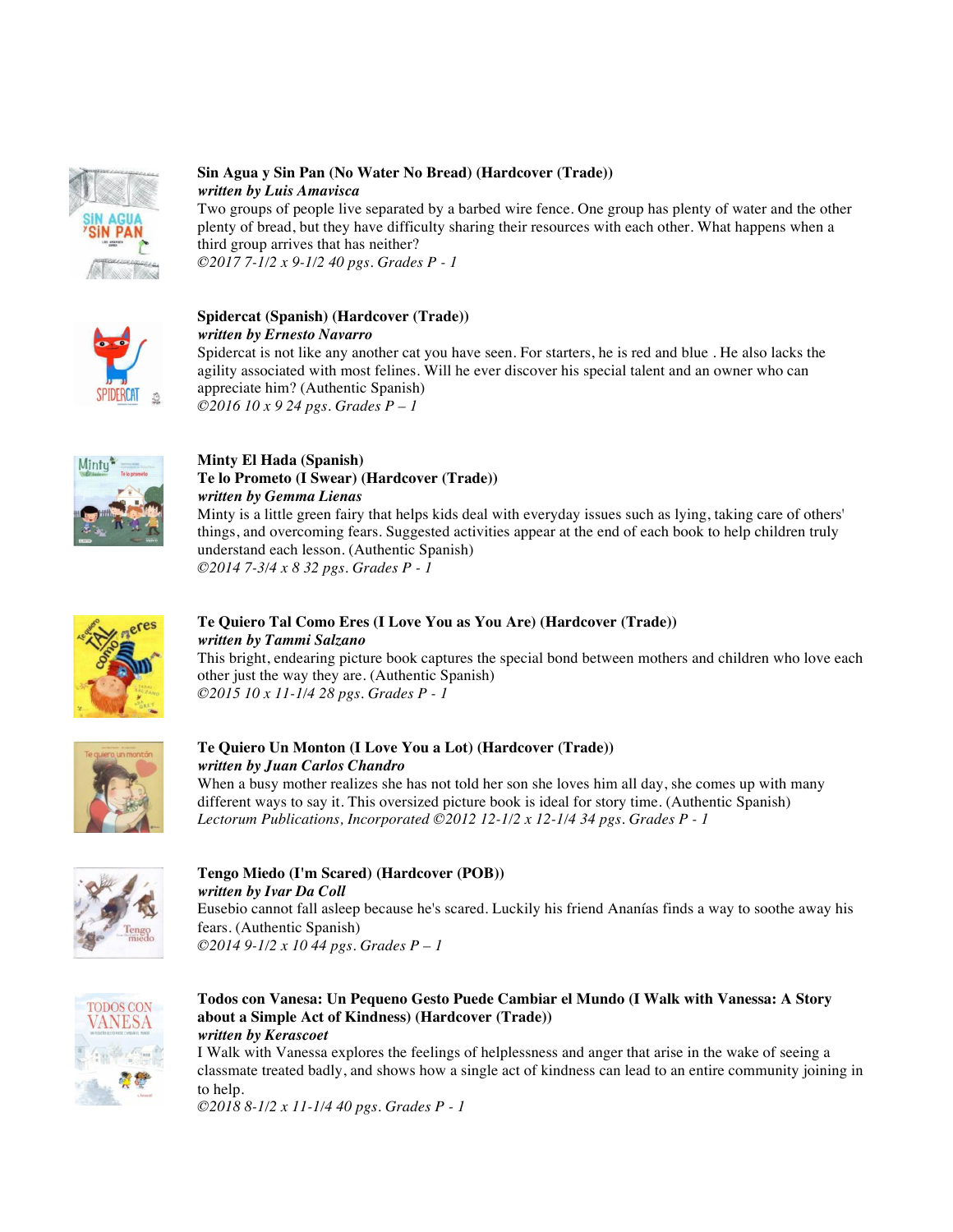

## **Tres Princesas Palidas (The Three Pale Princesses) (Hardcover (Trade))** *written by Maria Jose Martin Frances*

Once upon a time, there was a king with three daughters and he did not know which one he should pick as his successor. He decides to leave the choice up to his subjects. They come to their decision in the most colorful of ways. (Authentic Spanish) *©2016 9-3/4 x 8-3/4 32 pgs. Grades P - 1* 



## **Tristeza: Manual de Usuario (When Sadness Is at Your Door) (Hardcover (Trade))** *written by Eva Eland*

Sadness can be scary and confusing at any age! When we feel sad, especially for long periods of time, it can seem as if the sadness is a part of who we are—an overwhelming, invisible, and scary sensation. *©2019 8-3/4 x 9-1/2 40 pgs. Grades P - 1* 



## **Pocoyo (Lectorum / Bilingual) Un Amigo De Otro Mundo (A Friend from Another World) (Hardcover (Trade))** *written by Ana Mata Buil*

A grouchy Martian learns it's better to be nice and have friends than to play alone. (Authentic Spanish) *©2011 28 pgs. Grades P – 1, Lexile AD 690* 



# **Vacaciones de Roberta (Roberta's Vacation) (Hardcover (Trade))** *written by Silvia Francia*

When Roberta the dog spends the summer at the seashore, she meets the vicious-looking Grorex, who ends up becoming an unlikely friend. (Authentic Spanish) *©2014 10 x 10 32 pgs. Grades K - 2* 



### **Veinte Bostezos (Twenty Yawns) (Hardcover (Trade))** *written by Jane Smiley* After a long day at the beach with her family and twenty yawns, little Lucy falls asleep. *©2018 32 pgs. Grades K - 2*



### **Minty El Hada (Spanish) Vestido Para Noa (Noa's Dress) (Hardcover (Trade))**

*written by Gemma Lienas*  Minty is a little green fairy that helps kids deal with everyday issues such as lying, taking care of others' things, and overcoming fears. Suggested activities appear at the end of each book to help children truly understand each lesson. (Authentic Spanish) *©2014 7-3/4 x 7-3/4 32 pgs. Grades P - 1* 



## **Winnie: La Verdadera Historia Del Oso Mas Querido Del Mundo (Finding Winnie: The True Story of the World's Most Famous Bear) (Prebound)**

*written by Lindsay Mattick* 

A woman tells her young son the true story of how his great-great- grandfather, Captain Harry Colebourn, rescued and learned to love a bear cub in 1914 as he was on his way to take care of soldiers' horses during World War I, and the bear became the inspiration for A.A. Milne's Winnie-the-Pooh. *©2017 10 x 10 56 pgs. Grades K – 2, GR Lvl N Lexile 650*